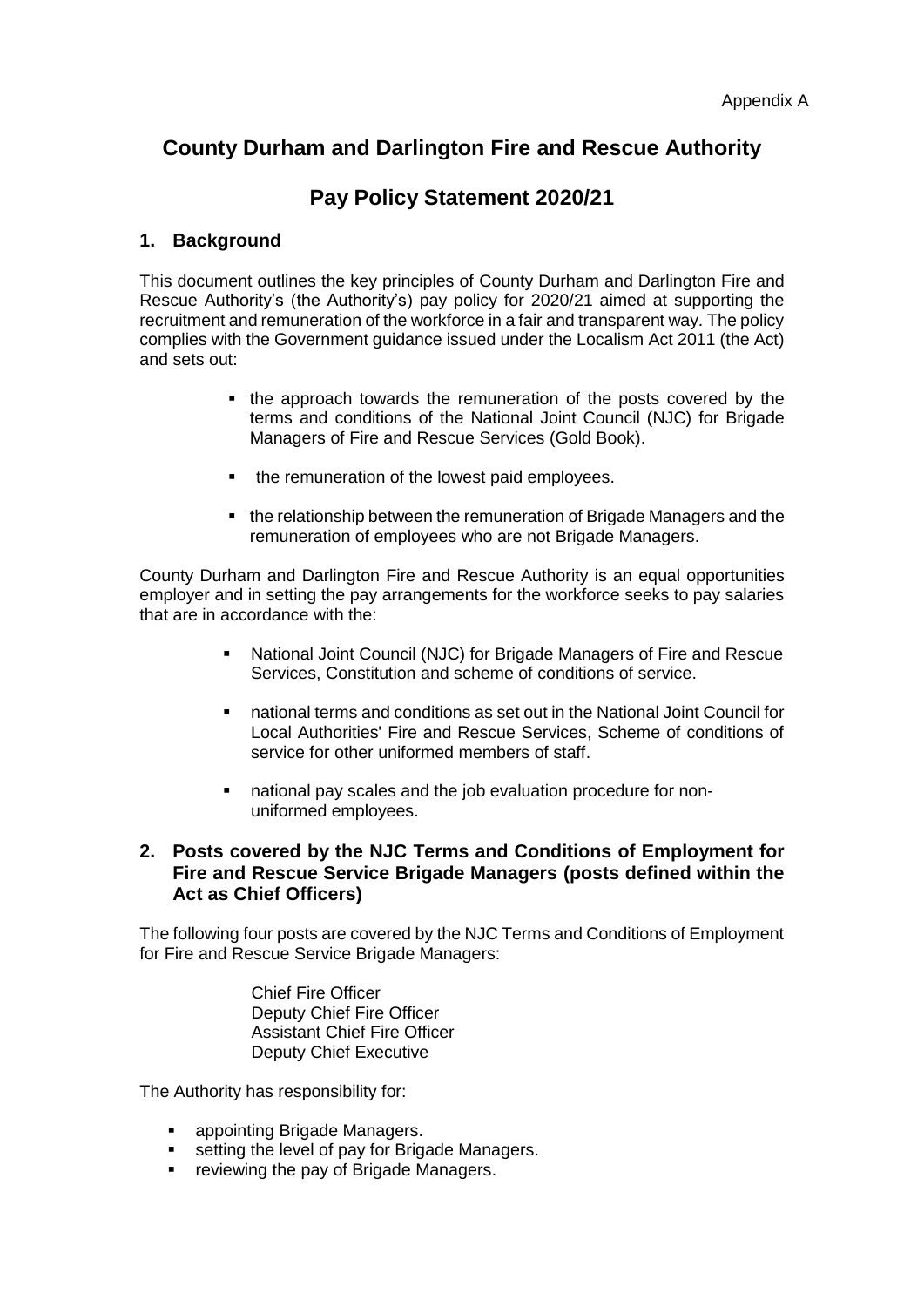## **Appointment of Brigade Managers**

Decisions on the recruitment of Brigade Managers are taken by the Fire Authority. An Appointments Panel is established for the purposes of undertaking a robust recruitment process. Decisions on appointing Brigade Managers are made by the Fire Authority taking account of recommendations from the Appointments Panel.

#### **Principles of Brigade Managers Pay**

The principles for setting Brigade Managers pay are set out in the NJC Terms and Conditions of Employment for Fire and Rescue Service Brigade Managers.

The Salary Review Group makes recommendations to the Authority on the pay arrangements for Brigade Managers.

In doing so the Salary Review Group takes account of NJC Terms and Conditions of Employment for Fire and Rescue Service Brigade Managers and other factors including:

- The market in which the Authority operates.
- The Authority's short and long-term objectives.
- The Authority's relative size.

.

- The size of the senior team and responsibilities of individual posts.
- Required on-call arrangements as determined by the Executive Rota.
- The cost of the policy over the short, medium and longer term.
- The total remuneration package.
- The expectations of the community and stakeholders.
- Links with how the wider workforce is remunerated and national negotiating frameworks.

The Salary Review Group also has access to external independent advice on Brigade Managers pay which can be used to consider the context of pay decisions taking account of wider public and private sector pay levels.

## **3. Key Principles of the Brigade Manager Pay Policy**

- (i) The Brigade Manager pay policy is designed to be clear and transparent to those within the roles and key stakeholders. The structure and level of the pay arrangements enable the Authority to attract, motivate and retain key senior talent.
- (ii) The policy is based on spot salaries with clear differentials between levels of work/job size. This policy is reviewed on an on-going basis to ensure it remains fit for purpose and in line with the terms and conditions of Brigade Managers.
- (iii) The Authority's pay policy does not currently include provision for performance related pay, bonuses or other additions to basic salary based on individual or organisational performance.
- (iv) In setting the pay policy for Brigade Managers, a market position has been reached that aims to attract and retain the best talent available at a senior level. The qualifications, experience and calibre of the Brigade Managers employed are considered by the Authority to be amongst the best available in the country.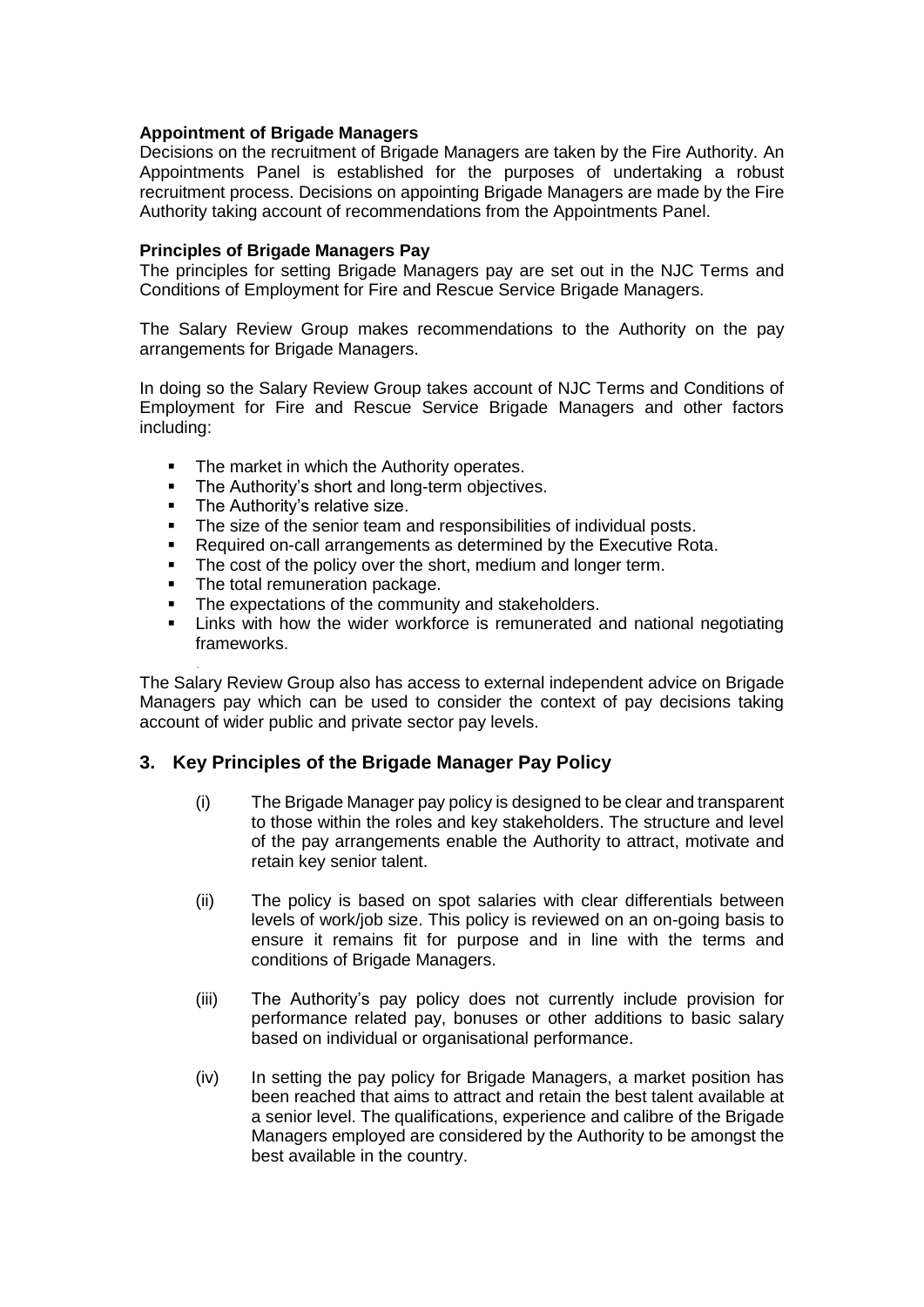- (v) Roles at Brigade Manager level have been subject to an externally ratified job evaluation scheme that is transparent and auditable to ensure equality proofing of pay levels.
- (vi) Other terms and conditions for Brigade Managers are defined in the NJC Terms and Conditions of Employment for Fire and Rescue Service Brigade Managers. These terms and conditions set out the arrangements for national and local pay negotiations.
- (vii) On recruitment the Authority will consider and agree the conditions of employment and salary of the Chief Fire Officer, Deputy Chief Fire Officer, Assistant Chief Fire Officer and the Deputy Chief Executive. Consideration will be given to market forces, national government policy, local indicators and NJC guidance.
- (viii) The current individual salaries of Brigade Managers are as follows:

|                                     | <b>Annual</b> |
|-------------------------------------|---------------|
|                                     | <b>Salary</b> |
| <b>Chief Fire Officer</b>           | £144,103      |
| Deputy Chief Fire Officer           | £115,282      |
| <b>Assistant Chief Fire Officer</b> | £108,077      |
| <b>Deputy Chief Executive</b>       | £102,842      |

- (ix) The statutory officer function of Treasurer to the Fire Authority is undertaken by the Deputy Chief Executive who reports to the Chief Fire Officer.
- (x) The statutory officer function of Clerk to the Fire Authority is provided by Durham County Council under a Service Level Agreement and the post is filled by the Head of Legal and Democratic Services. Details of the pay policy for this position are available in the Durham County Council pay policy.

## **4. The policy relationship between Brigade Managers pay, the lowest paid workers and the wider workforce**

Employees that are conditioned to the "Grey Book" (National Joint Council for Local Authorities' Fire and Rescue Services, Scheme of conditions of service) are paid in accordance with national terms and conditions.

Other employee groups have their pay scales based on a nationally agreed job evaluation system that has been in place since 2008. This arrangement allows for incremental progression in pay for the wider workforce, based on national spinal column points and linked to service in post. This approach towards pay for the wider workforce, and the use of established job evaluation schemes, ensures a planned approach towards pay policy that is accountable, transparent and fair. Pay grades for staff are published as part of the Authority's pay and grading information and are available from the website.

In line with the policy for senior staff, no performance related pay arrangements or bonuses are currently in place for the wider workforce.